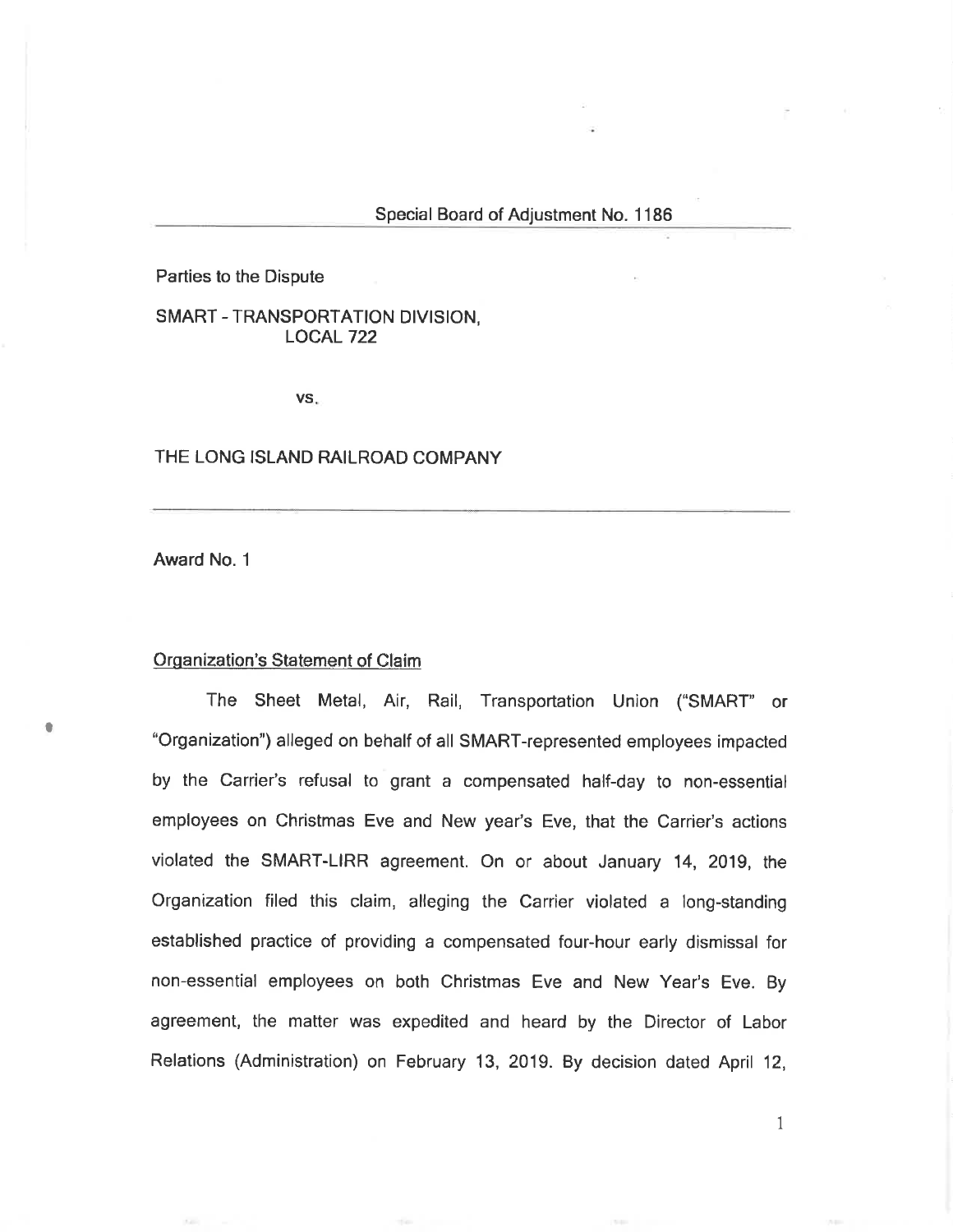2019 the claim was denied. A demand for arbitration was filed on or about May 29,2019. This Board was duly convened to hear and decide the matter.

# Background

For a period of approximately seventy years, employees in non-essential positions on Christmas Eve and New Year's Eve received a compensated halfday of pay of "Time paid not worked" ("TPNW"). By letter dated December 20, 2018, the Carrier notified employees that it would only permit early dismissal on Christmas Eve and New Year's Eve to be taken without pay, Carrier President Phillip Eng in his letter to all Carrier employees advised that íf service permitted, non-essential employees could take Early Quit or Absence Known - both designations indicating unpaid absences - on those days, with supervisor approval. Employees were further advised that in such case no Absence Control Policy penalty points would be assessed. The practice on compensating nonessential employees for four hours on these two Eves was an open practice acknowledged by both parties. ln point of fact, the Carrier acknowledged as much in the Director of Labor Relations' letter of April 12, 2019 that denied the Organization's claim. However, the Carrier maintained that it was not binding and a unílateral gratuity on the part of the Carrier. lt contended that the past early dismissals were solely initiated by the Carrier without input of any kind from the Organization, and, moreover, had never been the subject of collective bargaining.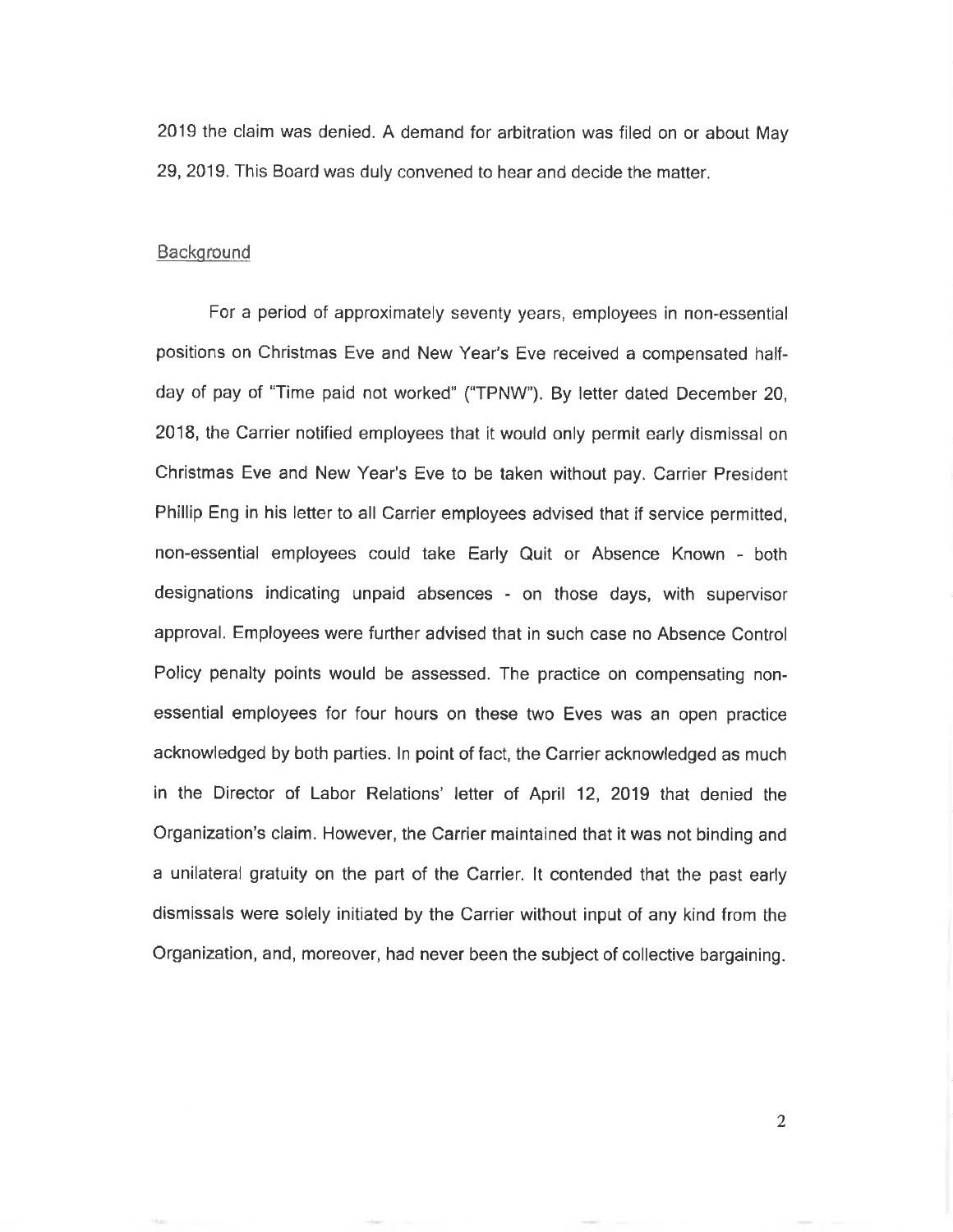### Opinion of the Board

This Board derives its authority from the provisions of the Railway Labor Act, as amended, together with the terms and conditions of the Agreement by and between the Organization and the Long lsland Rail Road Company. After hearing upon the whole and all the evidence as developed on the property, the Board finds that the parties herein are Carrier and Employee within the meaning of the Railway Labor Act, as amended; that this Board has jurisdiction over the dispute involved herein; and that the parties were given due notice of the hearing thereon.

The Organization argued that the Carrier's actions in this instance were arbitrary and capricious. lt asserted that the past practice of granting a half day compensation of TPNW on Christmas Eve and New Year's Eve to non-essential employees has been in place for decades. lt is so embedded that the Carrier has established a KRONOS pay code with the notation "holiday time" for such time. While the Carrier contended such practice was non-binding, the Organization maintained that where the controlling agreement is silent, past practice prevails. The Organization cited to National Railroad Adjustment Board, Third Division, Award No. 4493, wherein the referee determined: "...where a contract is negotiated and existing practices are not abrogated or changed by its terms, such practices are enforceable to the same extent as provisions of the contract itself." Also supportive is the award in National Railroad Adjustment Board, Third Division, Award No. 13229 (1965) in iterating the principal that: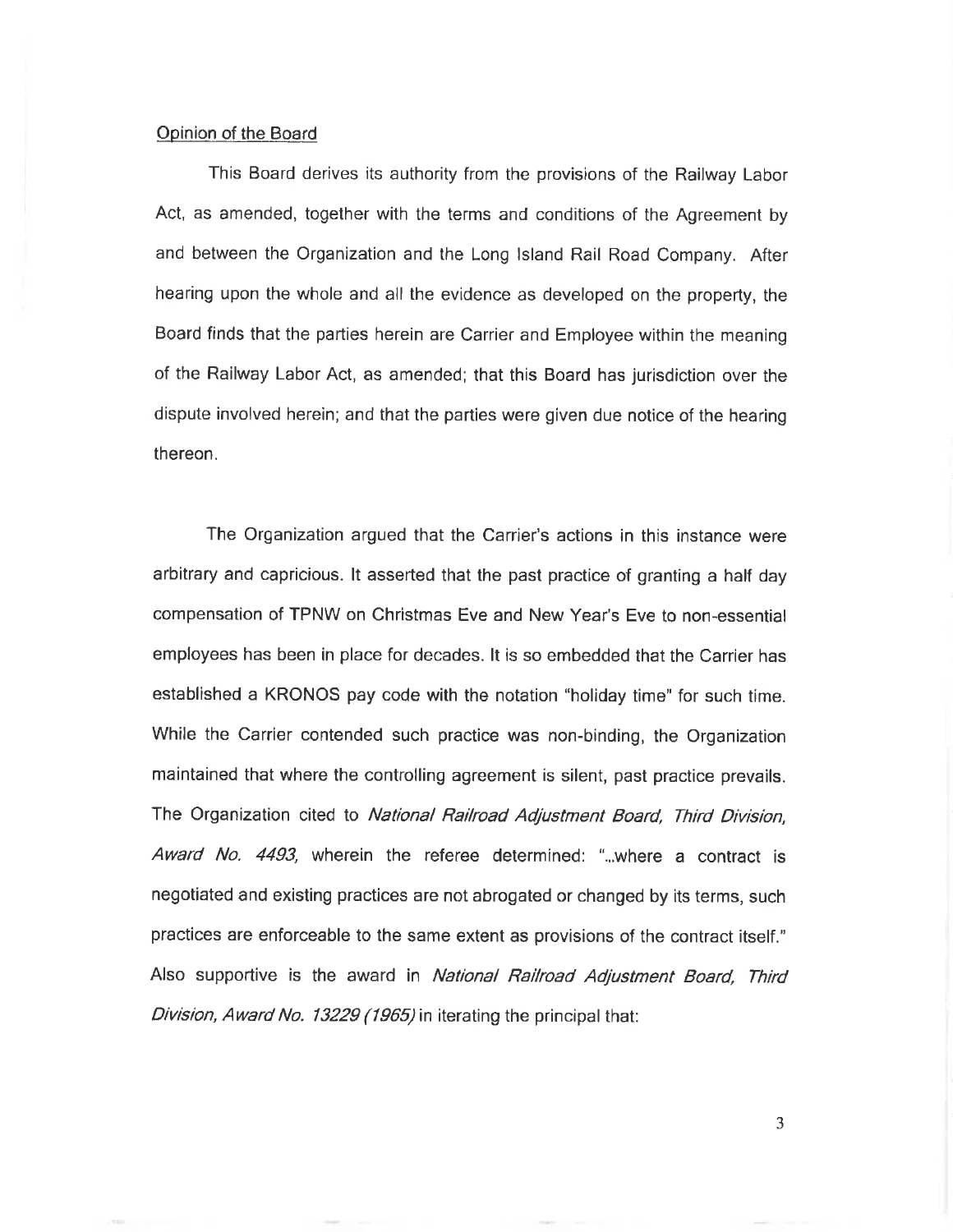"Mutual acquiescence in a past practice over such a long period of time not only establishes binding conduct on both parties under the doctrine of equitable estoppel - it also leads logically to the conclusion that the practice reflects what the parties intended or had in mind when the Agreement was made..."

The Carrier cannot properly modify or abrogate the practice followed for many years by the parties...except by negotiation.

Furthermore, although the President for the Carríer indicated in his December 20, 2018 letter to employees that he didn't have the authority to grant the early paid release, the Organization asserted that nineteen past Carrier Presidents had apparently felt differently.

Finally, as to the Carrier's contention that it can't be a binding practice because the same employees do not receive it every year, it argued that such argument only serves to solidify that there is a practice.

Therefore, the Organization urged the Board to grant the claim and direct the Carrier to: 1) revert to the practice in effect prior to December 2018 and provide a compensated half-day of TPNW on Christmas Eve and New Year's Eve to non-essential employees; 2) Restore leave time to any employees who chose to use paid leave rather than take unpaid time on December 24 and/or 31, 2018; 3) pay any employees who took unpaid leave on December 24 and/or 31, 2O18; and 4) provide four hours additional penalty pay per shift to any nonessential employees who worked a full-shift on December 24 and/or 31, 2018,

The Carrier disputed the Organization's assertions and argued that there is no violation. lnitially, it argued that the decision to provide only non-paid time for Christmas or New Year's Eve was well within its managerial prerogative. lt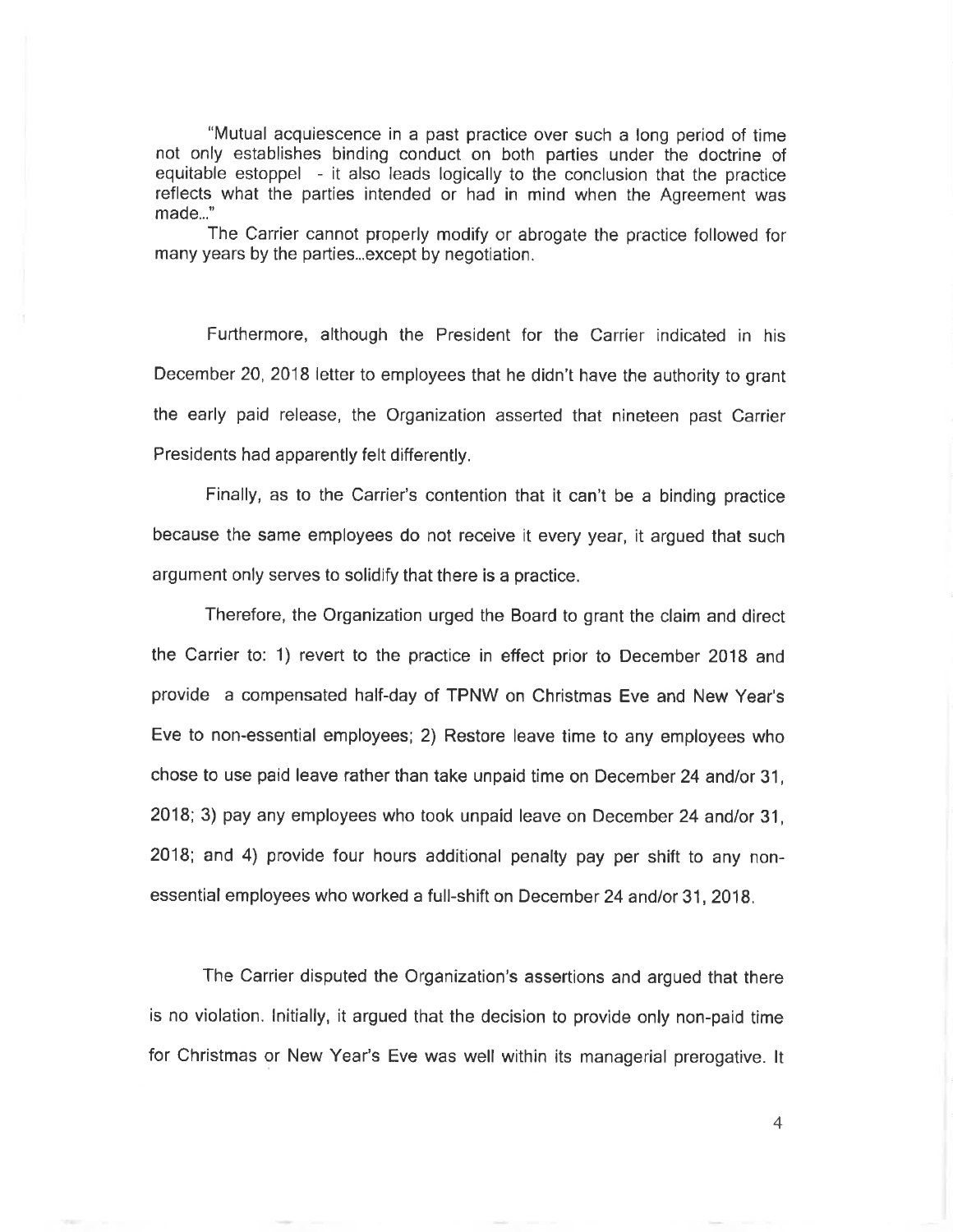posited it is a well-settled arbitral precedent that any rights not protected by or contracted away in the Controlling Agreement are retained by the employer., citing to National Railroad Adjustment Board, Third Division, Award 2491. Further, it asserted, no mention of paid early release time for Christmas Eve or New Year's Eve can be found in the Agreement. Consequently, it contended, the Carrier has the right and discretion to take appropriate action regarding the instant subject. ln this regard, it explained that financial considerations to the tune of an anticipated \$1 billion budgetary deficit for the MTA by 2020 as well as increased governmental oversight preclude the Carrier from being able to justify the loss of productivity resulting from the paíd early release of non-essential employees on Christmas and New Year's Eves. As its overall need of service and operating environment have changed, it is necessary to alter the early dismissal of bygone years, the Carrier argued. Consequently, the decision was based on firm financial reasoning and the existing contract with the Organization. The Controlling Agreement in no way impinges on the Carrier's ability to exercise its right with respect to financial matters for which it bears sole responsibility.

Additionally, the Carrier argued, there is nothing in the agreement that addresses paid time off as the Organization contends. Rule 49 indicates the specific days for which employees are to be compensated and these two days in question are not among the listed holidays. Moreover, it maintained, the parties agreed to a forty-hour work week unless absent on negotiated time-off with pay. Again, the Agreement is silent on these days in question. ln that regard, the Carrier asserted that it is a well settled principle that past practice can not supersede clear and unambiguous contract language.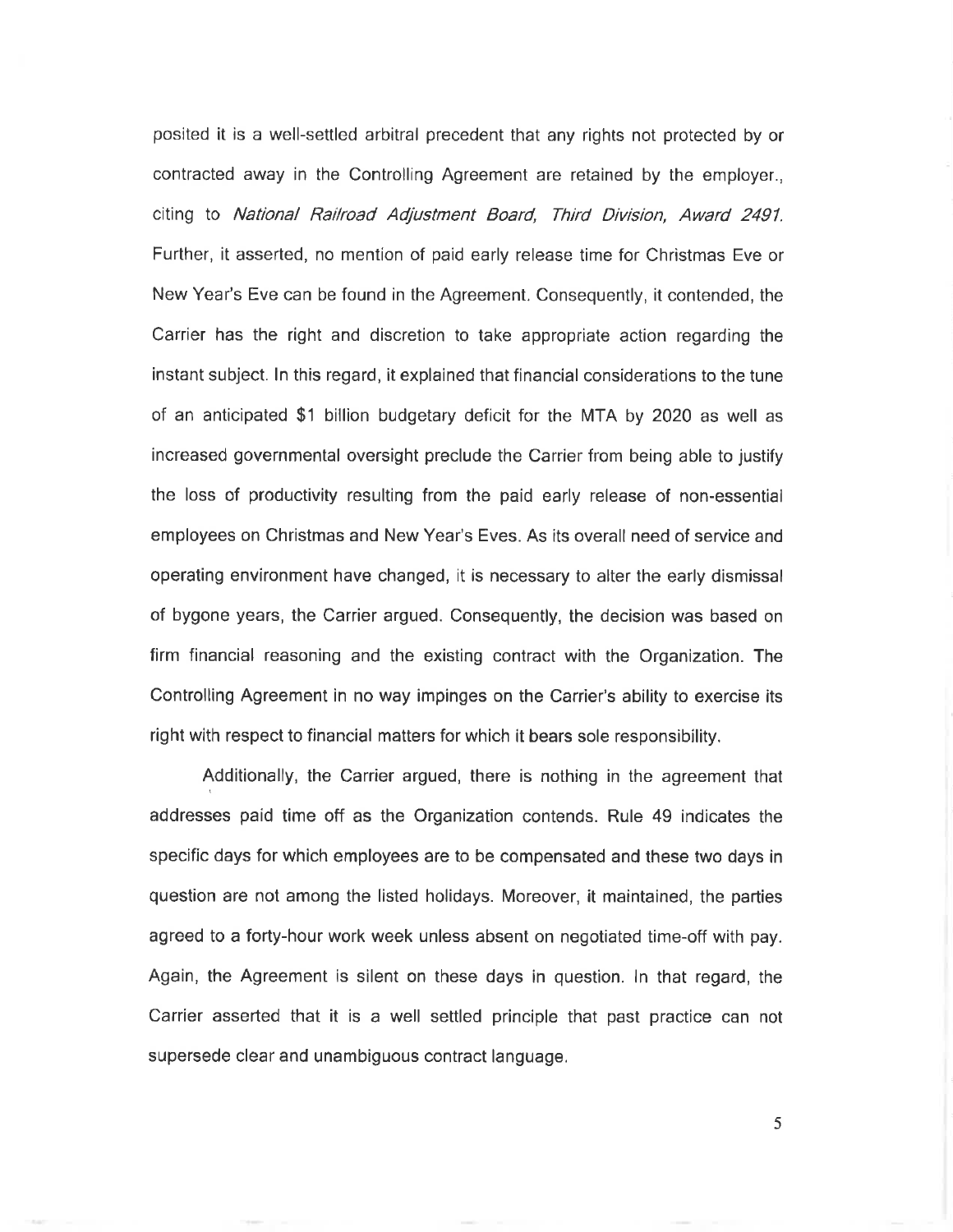Thirdly, the Carrier contended that the practice at issue is not binding. lt posited that in order for an enforceable past practice to exist and become binding on the parties, the practice must be unequivocal, clearly articulated, and ascertainable over a period of time so that it can be identified as fixed and mutually accepted. Public Law Board 6268, Award No. 20 (1917). In this instance, it argued, the field of possible employees affected varies from year to year, depending upon the specific needs of the Carrier. Consequently, there is no fixed process. Further, who is deemed non-essential can change from department to department. Moreover, the Carrier contended, early release has always been determined on a year to year basis. There was never any guarantee and the paid time in question was always granted via a letter each year from <sup>a</sup> Carrier official, specifying the circumstances under which the early release was to be implemented. Consequently, it cannot be disputed that it varied and was never unequivocal.

Finally, the Carrier cited to arbitral precedent to support its contention that it had a managerial right to change the paid early release practice. lt pointed to the decision in National Railroad Adjustment Board, Third Division, Award 3119 (1936), wherein the Board discussed the concept and indicated that "...all agreements of necessity leave management a consíderable zone of operation within which management has a right and a duty to exercise judgment as to the best and most efficient way to run the business..." According to the Carrier, that was precisely what it was exercising when, based on operational considerations and budgetary concerns, it simply could not justify a continuation of the practice in question, citing to *SBA 3543, Award Nos. 25-27; PLB 6268, Award 20 (1998).*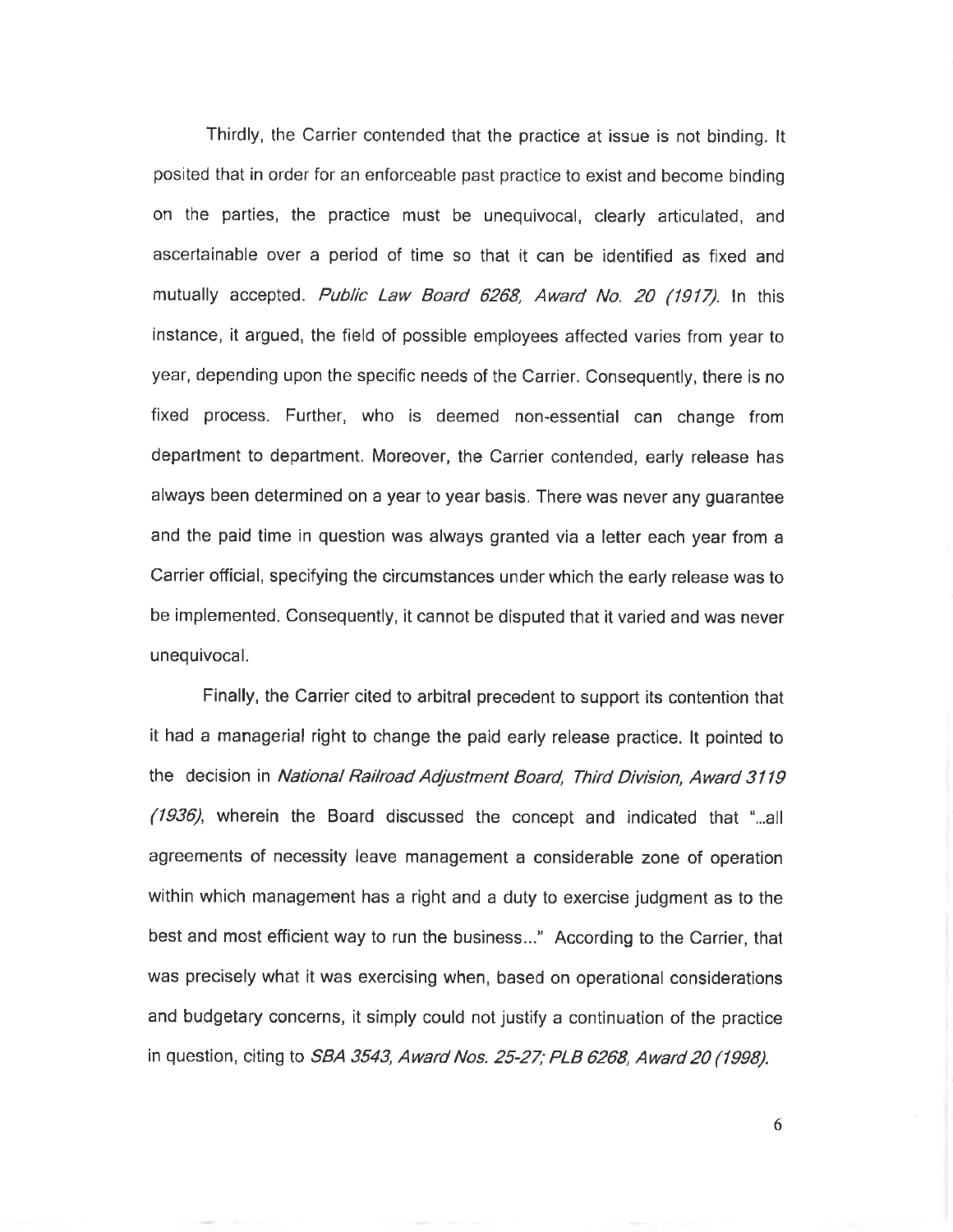Therefore, for all such reasons, the Carrier urged the Board to deny the claim,

The issue before the Board is quite simple ... did the Carrier violate the parties' Agreement by refusing to compensate a half day to non-essential employees on Christmas Eve and New Year's Eve in 2018. By way of background, the record evidence established that for approximately seventy years non-essential employees on Christmas Eve and New Year's Eve received a compensated half-day of pay identified as "Time paid not worked" or TPNW. This had its own pay code in the KRONOS with the notation "holiday time". The practice came to an end on December20,2018 when a letterwas issued to all Carrier employees advising that non-essential employees with supervisor permission could take an Early Quít (EQ) or Absence Known (AK) only for both Christmas Eve or New Year's Eve; in other words, discontinuing the past practice of compensating such employees. That is what generated this claim.

The Board has heard and considered all of the arguments set forth by both parties and has carefully reviewed the record evidence. Having done so, the Board must grant the claim. We arrive at such conclusion based on the following considerations.

At the outset, both parties agreed that there was a past practice. This was abundantly clear from the record evidence. However, the Carrier argued that it was not binding for the reasons that do not hold muster and must be rejected by this Board, First of all, the Controlling Agreement is silent on this practice. The sections cited by the Carrier bear little resemblance to the issue at hand and in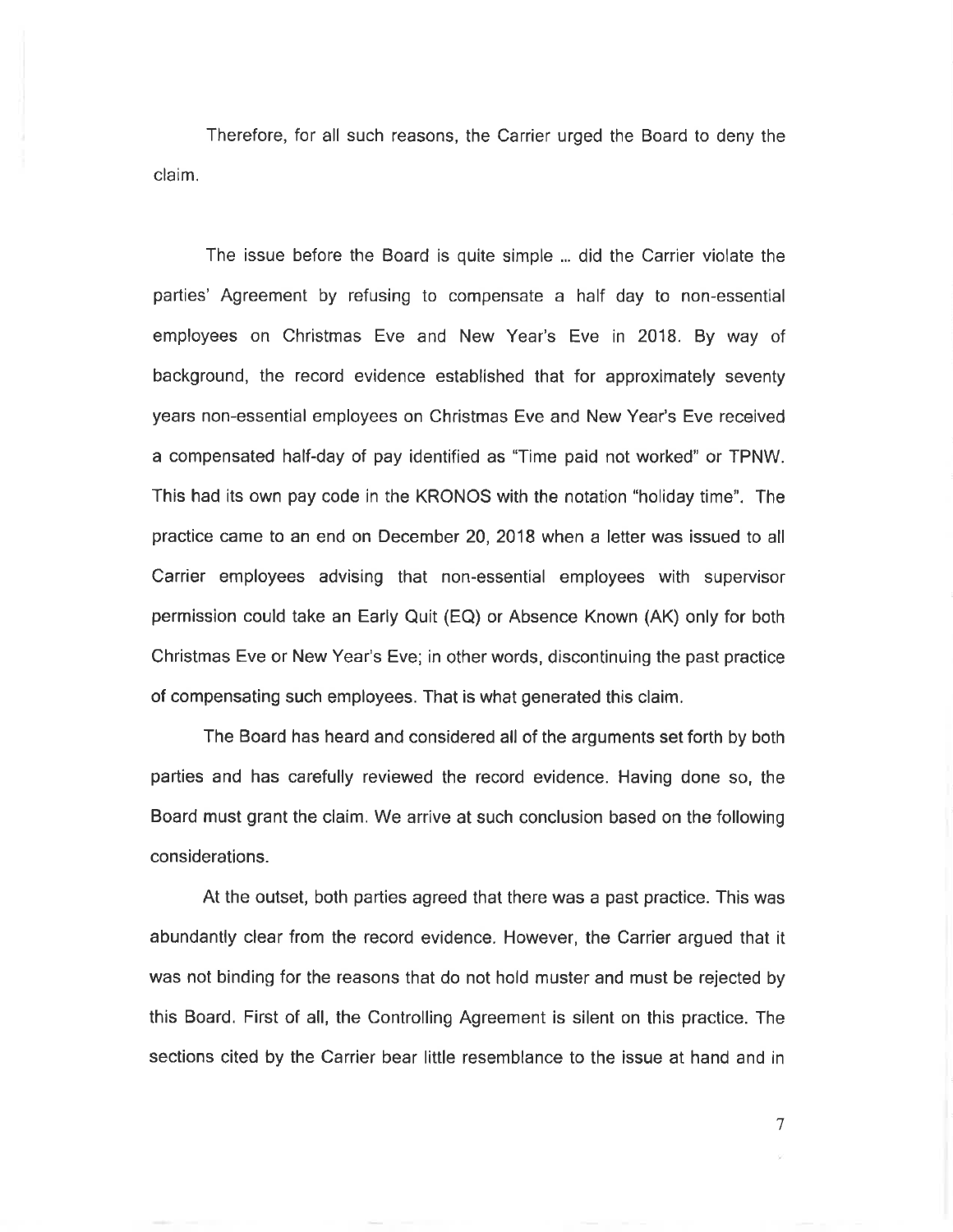no way preclude the recognition of a binding past practice. Moreover, management rights must yield when there is a well-established past practice just as they must with provisions written in a contract that spell out limitations on management's rights. Moreover, while the Board is sympathetic to the economic plight the Carrier is facing, there is nothing in the record to suggest its obligations pursuant to the contract have been suspended or abrogated in any way.

What the Board finds evident is that past practice has existed for decades and decades. The Carrier is mistaken to place import on the fact that who is deemed non-essential may vary. The lack of universal application is of no conseguence. The real signifícant point is that apparently over the course of decades who was or was not essential was not problematic. lt is not the "who" but rather the practice that has been followed. Widely recognized in arbitral circles is that long standing past practices become woven into and become a part of the fabric of a collective bargaining agreement, A unilateral change of a long standing past practice is to violate the compact under which the parties are bound to operate. Should a party wish to alter such practice, the bargaining table is the venue of recourse.

Therefore, the Board must grant the instant claim.

### Award

The claim is granted. The Carrier is directed to revert to the practice in effect prior to December 2018 and provide a compensated half-day of TPNW on Christmas Eve and New Year's Eve to non-essential employees. Additionally, the Carrier is directed to restore leave time to any non-essential employees who